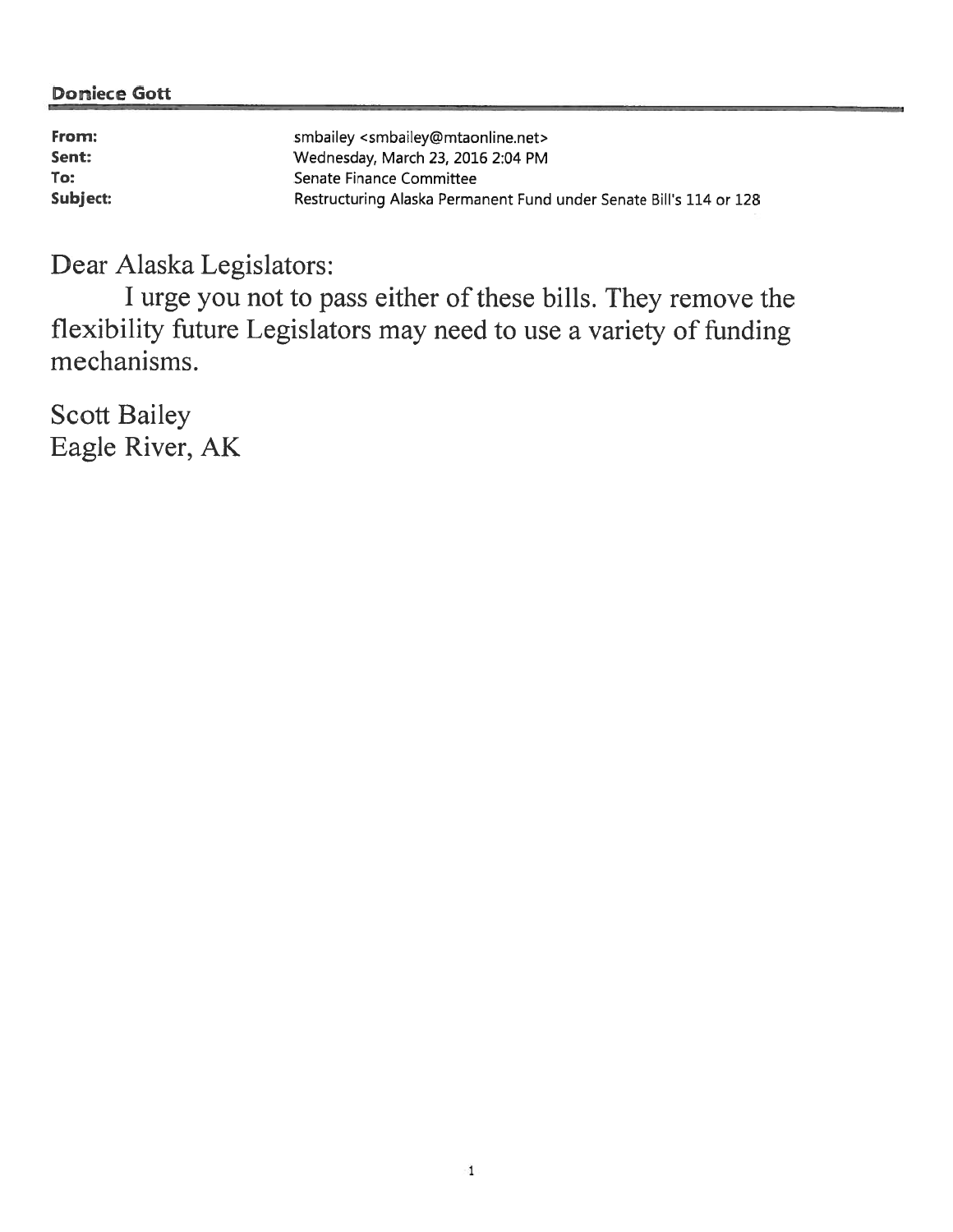Honorable Co-Chairs Senators Kelly and MacKinnon and Senate Finance Committee Members,

Thank you for the opportunity to testify on 5B114 and SB128, the Permanent Fund Dividend bills. The PFD was set up to be given to the people by the state, Governor Hammond. The companies that take our oil were and are required to pay us for taking that oil and Governor Hammond wisely set up <sup>a</sup> fund to <sup>g</sup>ive back to the people of this grea<sup>t</sup> state. There are many people in the state that depend on their dividends to pay their taxes and many of their bills. My family is not the only family that depends on our dividends. If you take this money away from us it will be financially crippling.

Don't take the Permanent Fund Dividend from the people. If you need to use some of the money, take some of the interest of the PFD every other year. Do not take it every year or it will delete our fund and there will be none left for the people which is what it was set up for. By taking the interest every other year, this allows the fund to build up on the off year. <sup>I</sup> think this would be in the best interest of the dividend holders because it was built for Alaskans.

<sup>I</sup> would not be against <sup>a</sup> state income tax like we had before but <sup>I</sup> am against <sup>a</sup> fisheries tax or any other tax. We are being taxed <sup>a</sup> lot at the city level and if you pu<sup>t</sup> more taxes on us <sup>a</sup> lot of cities in the state will go bankrupted. Also, <sup>I</sup> think it is very disrespectful to our Senior Citizens to say that they should move out of the state because the state pays too much for them. <sup>I</sup> heard <sup>a</sup> Representative say this on the radio the other day and was taken aback by the statement. Our State would not be what it is today if it were not for the Senior Citizens. They are the ones who built this grea<sup>t</sup> state and nation and they deserve everything we can give them.

<sup>I</sup> would like to thank Governor Hammond for creating the Permanent Fund Dividend for the people of Alaska. God bless him for that from my family.

Darrel Gross

PD Box 754

Wrangell, Alaska 99929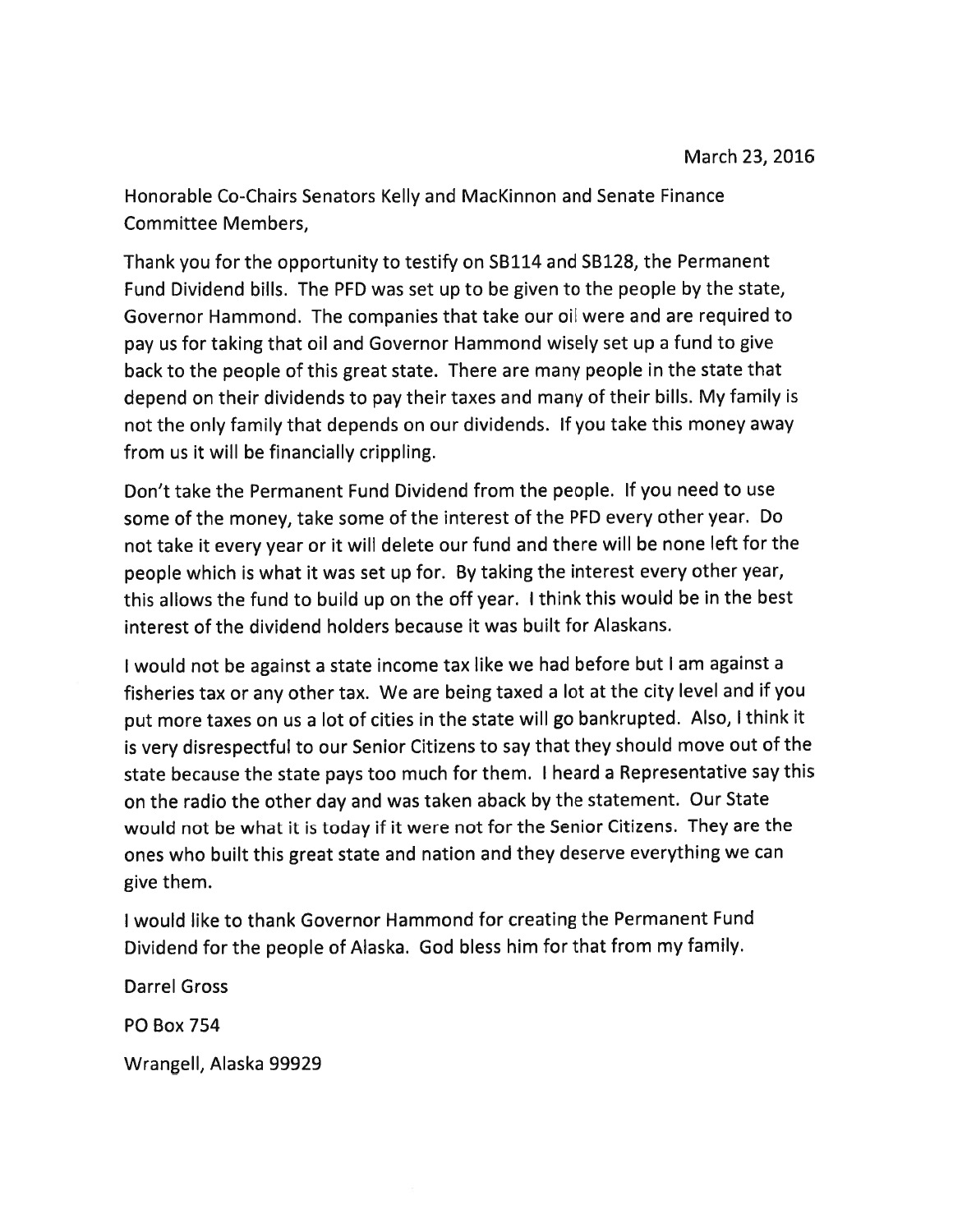| From:    | Christel <christel@gci.net></christel@gci.net> |
|----------|------------------------------------------------|
| Sent:    | Wednesday, March 23, 2016 9:15 AM              |
| To:      | Senate Finance Committee                       |
| Subject: | Restructuring of PFD                           |

Let my testimony he very clear,

### DO NOT RESTSTRUCTURE, REDUCE OR DO ANYTHING ELSE WITH ALASKAN'S PFD UNTIL

#### 1) YOU GET OUT OF THE LIO

## 2) YOUR REDUCE YOUR PER DIEM TO THE STATE AMOUNT WHICH EVERYONE ELSE **RECEIVES**

#### 3) GET RID OF THE OIL TAX CREDIT GIVE AWAY

# 4) TAKE OUT FUNDING FOR HUGE NONSENSICAL PROJECTS (I.E. KABATA, SUSITNA WATANA ETC.)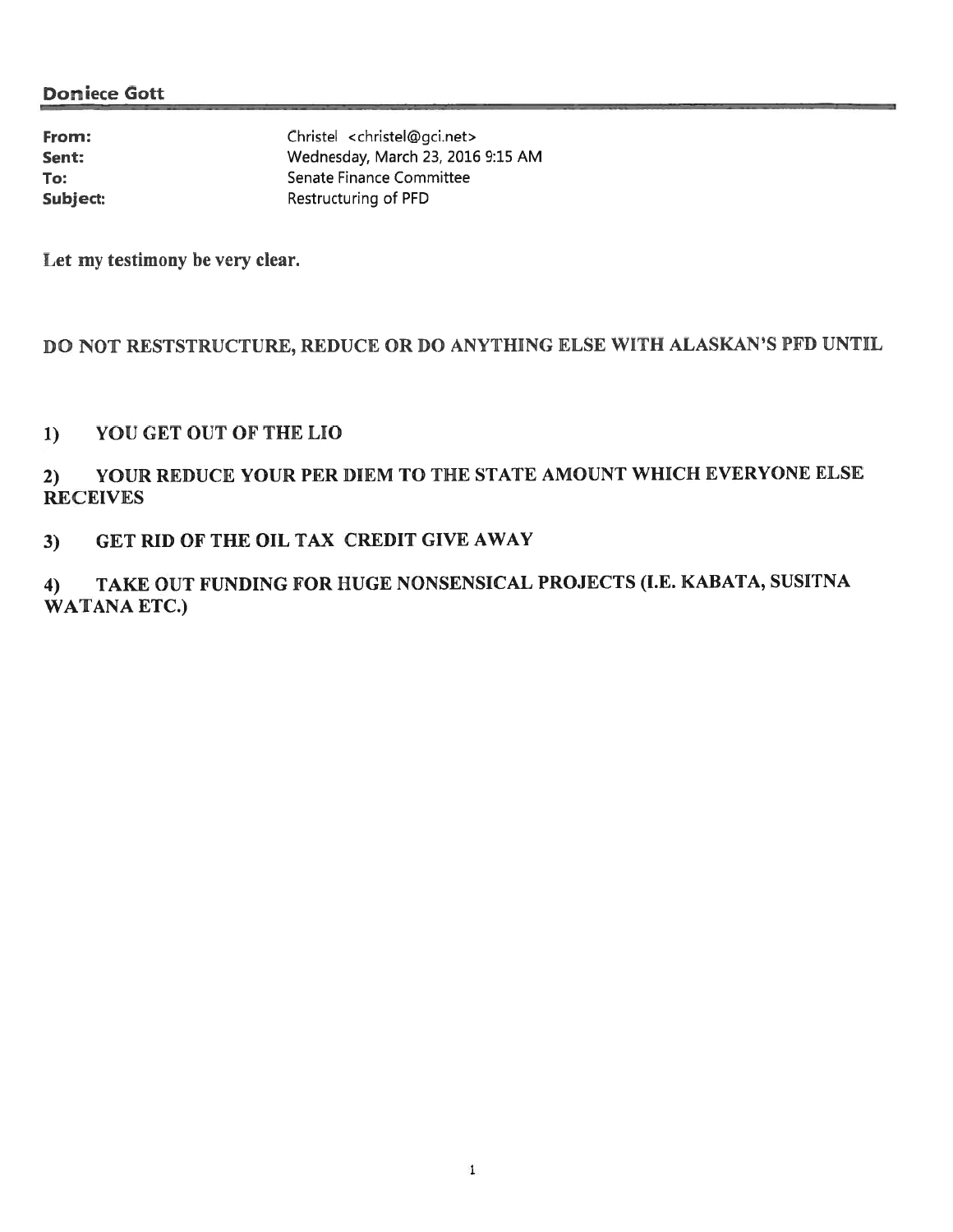From: steve cothran <cothransteve@hotmail.com> Sent: Wednesday, March 23, <sup>2016</sup> 9:10 AM To: Senate Finance Committee Subject: State Budget

Instead of looking at short term measures of tapping into the Permanent Fund Earnings to meet budget shortfalls (a regressive policy that hits the poores<sup>t</sup> Alaskans the hardest), I encourage the legislature to find more long term sustainable solutions through new revenue sources, Many Alaskans are concerned that new taxes will become permanen<sup>t</sup> and only lead to wasteful spending once oil prices rise again. Why not peg the rate of new taxes inversely to the price of oil'?

Steve Cothran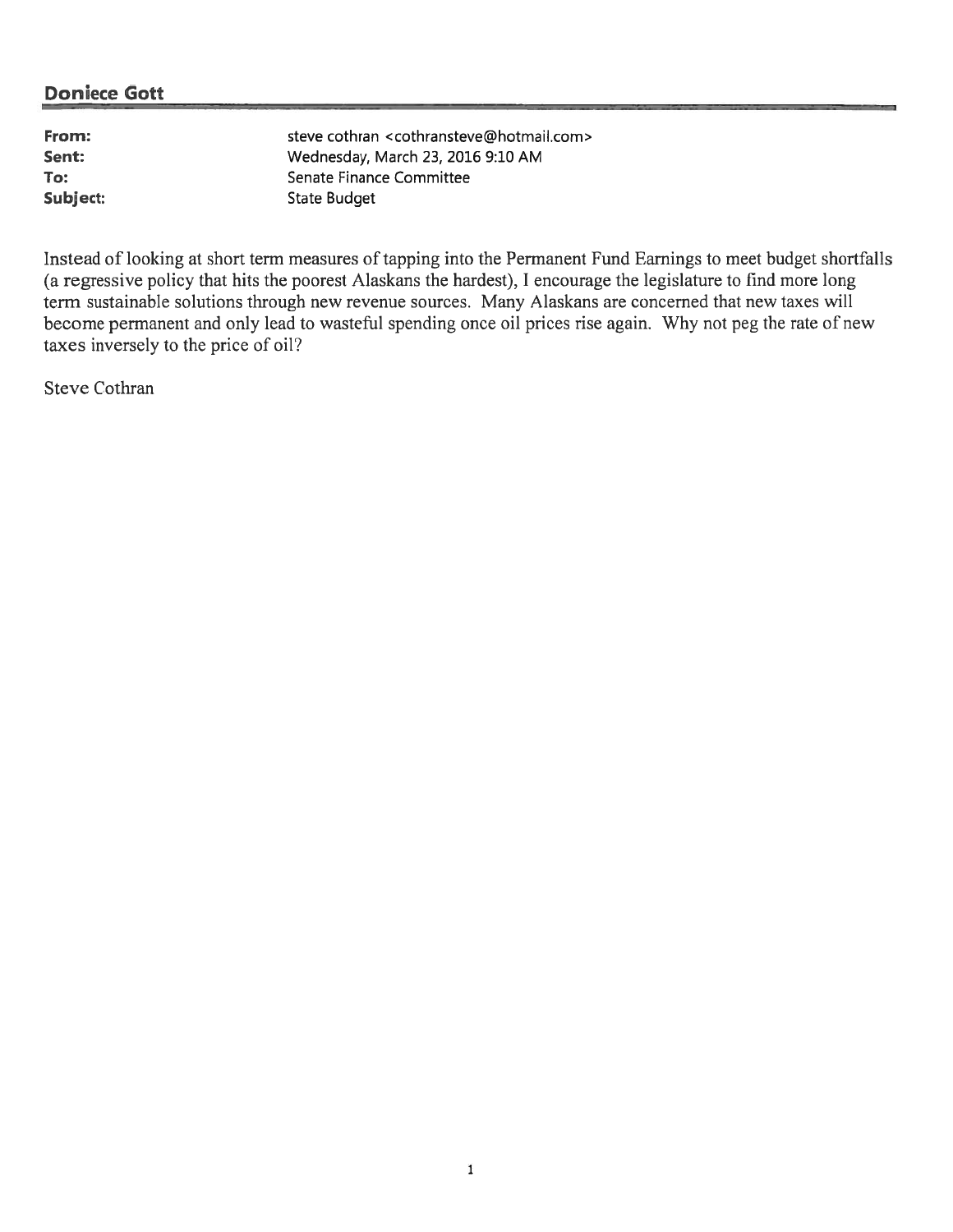| From:    | Chuck Wheeler <charle10wheeler@gmail.com></charle10wheeler@gmail.com> |
|----------|-----------------------------------------------------------------------|
| Sent:    | Wednesday, March 23, 2016 8:37 AM                                     |
| To:      | Senate Finance Committee                                              |
| Subject: | SB 128 - Gov. Walker                                                  |

Do not Support SB 128 submitted to the ASL by Gov. Walker.

To state the PF dividend would he \$1000 or more, pending the 'moving target' of the State of Alaska deficit spending., is not based on a long term "run", 2021 and on.PF dividend would drop below 900..! Drawing on the ERA to fund Govt. Opns with A STATEWIDE SALES tax is unacceptable. Also unrestrictive funds are "unfair and unjust' to the remote rural communities in Northern Alaska who rely on AIR TRANSPORTATION for the very Basic NEEDS to exist. With a population of 1/7, approximately 14% of the TOTAL STATE POPULATION, the revenues deiived do NOT reflect expenditures in Remote rural communities because of POLITICAL power in the URBAN regions. Furthermore, natural resource revenues are derived from lands and areas within rural Alaska and imparts to communities' is real and damaging to the Subsistence lifestyle which is NOT recognized by the State of Alaska, Department of Labor and Workplace. Nor is the State of Alaska in compliance with federal law.

Revenues from natural resources,specifically Oil Production and Royalties' to fund govt. Operations do not fairly and justly benefit REMOTE Rural communities, on the contrary, are reduced incrementally for the pas<sup>t</sup> 3 decades. For these reasons <sup>I</sup> find No suppor<sup>t</sup> for SB 128. Emory C.Wheeler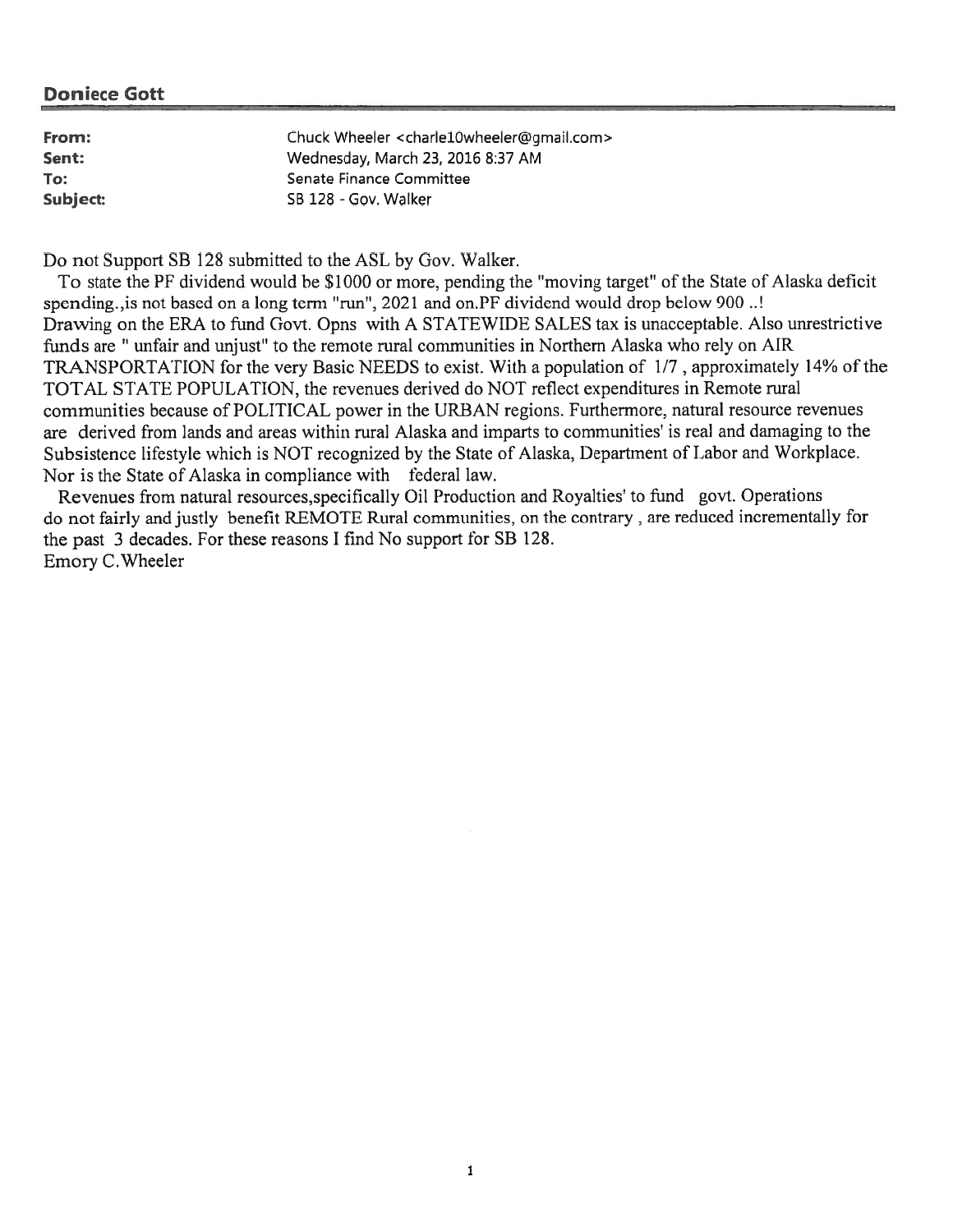| From:    | Joseph Hummel <jhummel73@gmail.com></jhummel73@gmail.com> |
|----------|-----------------------------------------------------------|
| Sent:    | Wednesday, March 23, 2016 7:13 AM                         |
| To:      | Senate Finance Committee                                  |
| Subject: | pfd restructureNo!                                        |

To the Senate Finance Committee:

I firmly oppose any restructuring of the PFD.

Please pu<sup>t</sup> this to the people for <sup>a</sup> vote, They will overwhelmingly reject it, <sup>I</sup> believe. However, if they approve, at least their voice will have been heard, and the governmen<sup>t</sup> will have the consent of the people to take action on this powderkeg issue!

To legislatively act on this will be EXTREMELY unpopular!

The PFD is a lifeline for many people here in Alaska. Oftentimes it is the only thing which keeps people in this state.

What about the children saving for college?

Please don't take away our "dividend dance"

Sincerely, Joe Hummel Fairbanks, AK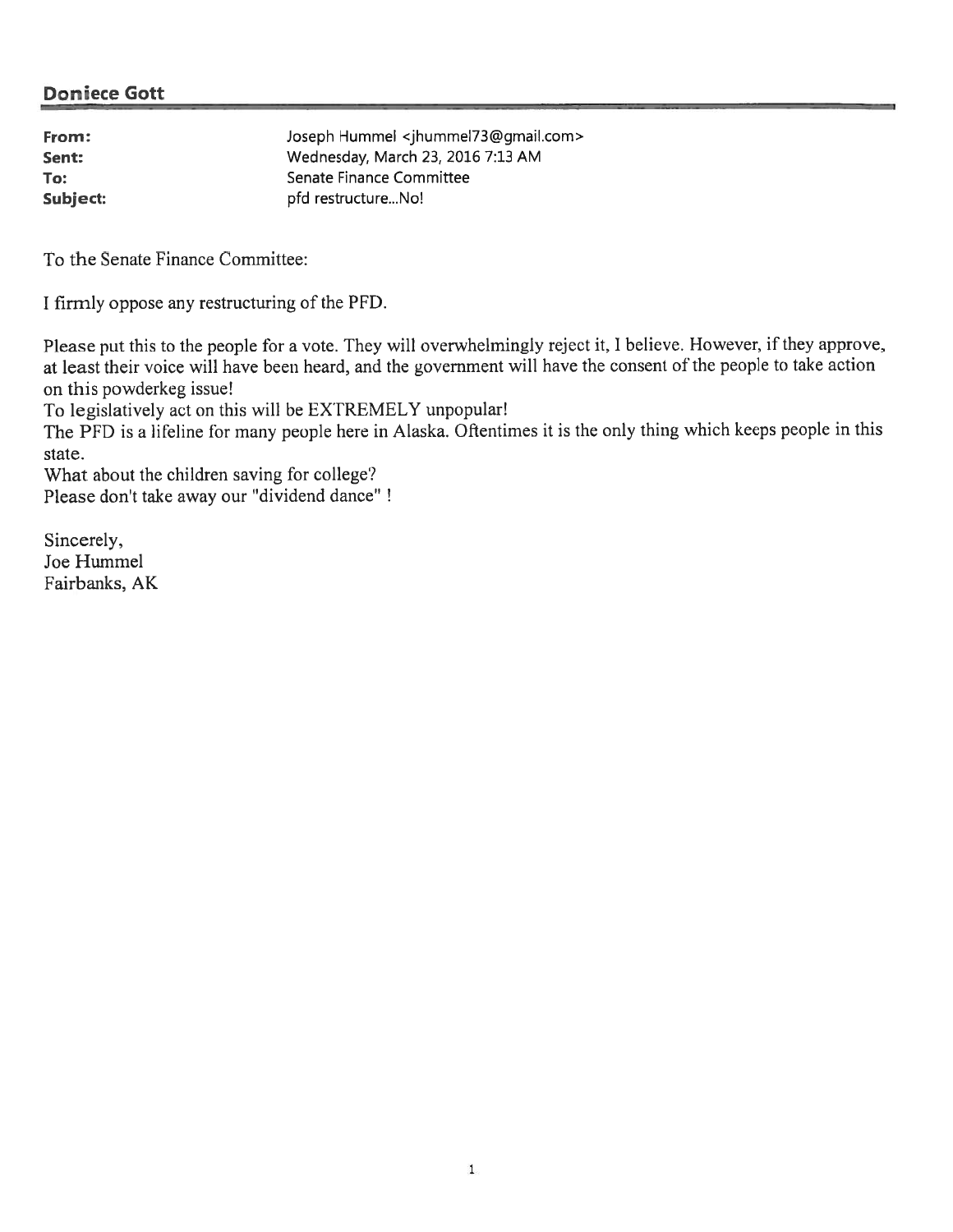From: AL THOMAS <skineral@yahoo.com> Sent: Tuesday, March 22, 2016 10:22 PM To: Senate Finance Committee Subject: permit fund

i am told that the state government wants their cake and mine too. If the state would take away any part of the pfd's it would be devastating to a lot of folks as that we look forward to that to buy firewood,repair the house or car,or medical bills,and stock up on foods for the freezer for the winter I live <sup>a</sup> small budget and if I can so can they I oppose any changes to the pfd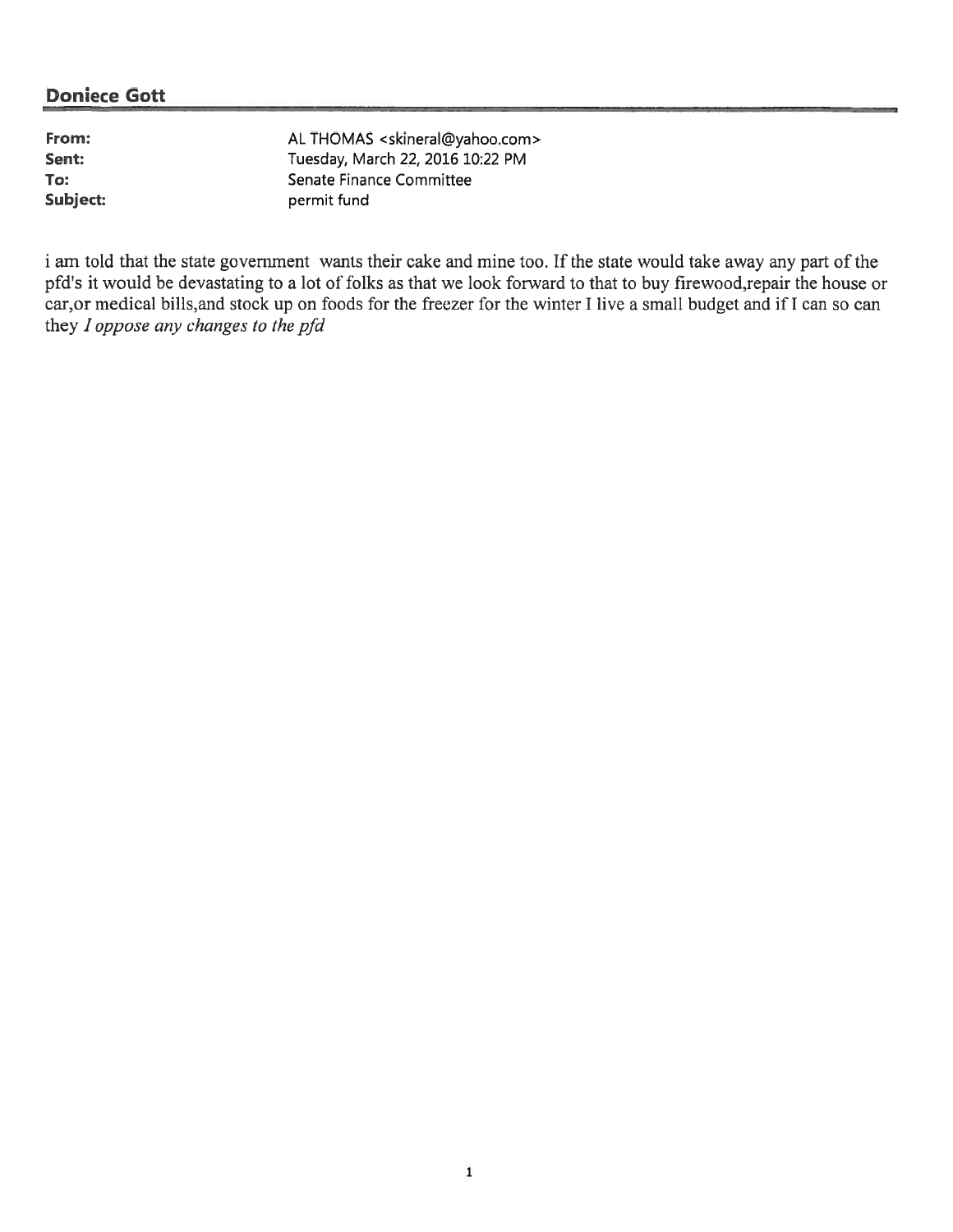From:  $j$ oyce porte <joybaker6@hotmail.com> Sent: Tuesday, March 22, 2016 9:47 PM To: Senate Finance Committee Subject: Permanent fund vs. Taxes

As a long-time Alaska resident (since just before Statehood), I have observed my fellow Alaskans in their daily financial dealings and feel very strongly that an income tax, similar to Alaska's original income tax, is the best way to solve the problems we have as <sup>a</sup> commonwealth state. Here is my reasoning.

The typical working family of four often depends on the dividend to be able to stretch the comfort one of living with higher prices in housing, food, travel etc., and sometimes as a way to save for childrens' college funds.

This typical family of four will probably pay <sup>a</sup> Federal Income tax of \$8,000. If <sup>a</sup> State income was set up to pay 10% of that amount to the State, \$800, that would be a far cry from losing the 4 permanent dividends each year.

The more wealthy would pay much more in State income tax, but the taxes are sprea<sup>d</sup> much more equitably between the rich and the needs.

The same goes for a State sales tax – those close to the poverty level will hurt more than the wealthier.

In conclusion, the cost to the individual to alleviate the crisis should be fairly and equitably divided. Of course, it's the wealthier segmen<sup>t</sup> of our society that will ge<sup>t</sup> to decide on this, and they would op<sup>t</sup> for losing the individual permanent fund rather than levying taxes because they would have more to lose.

Joyce Porte

41455 Crested Crane Street

Homer, AK 99603

907-235-6511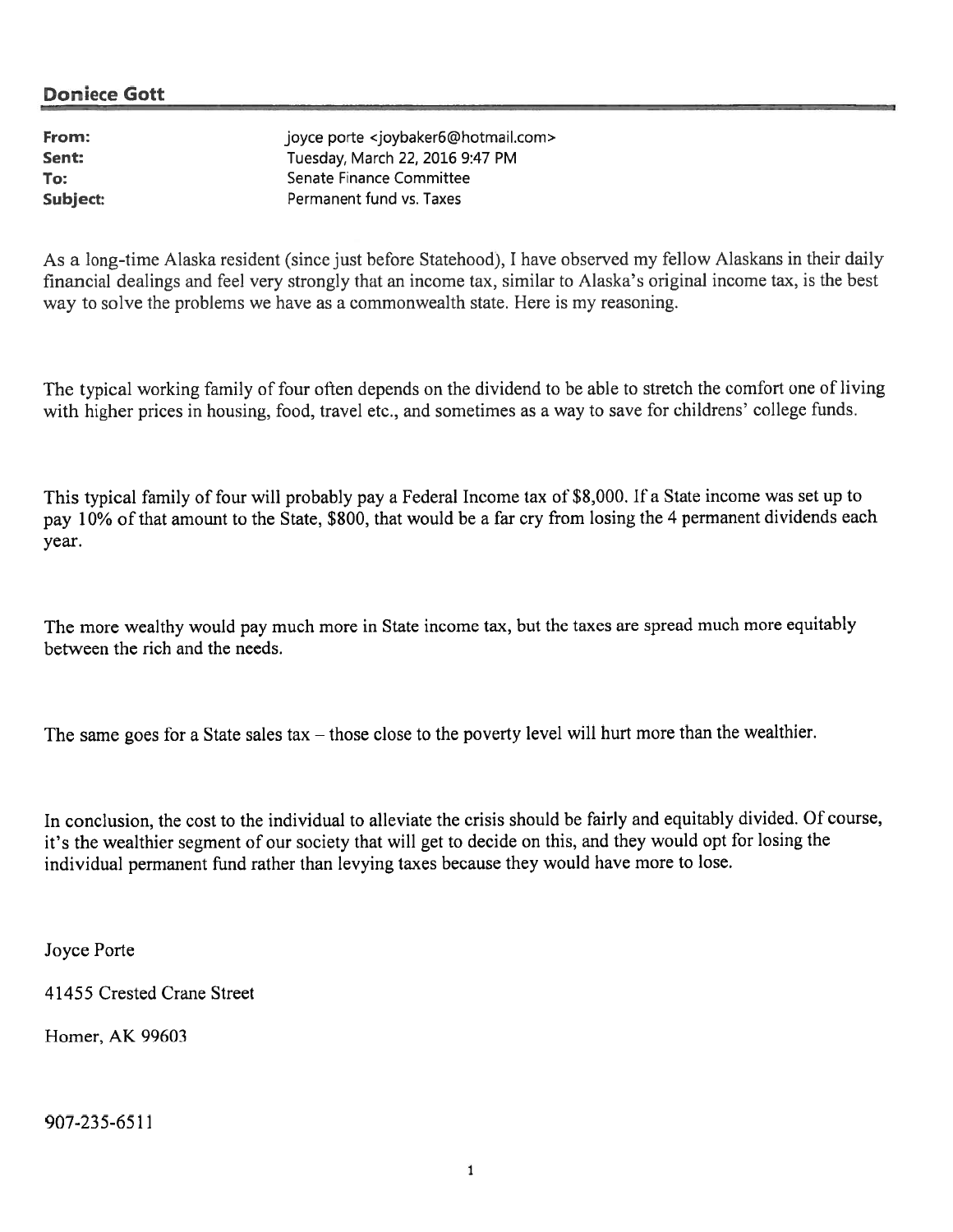| From:    | Wade & Amy <wadeamy@yahoo.com></wadeamy@yahoo.com> |
|----------|----------------------------------------------------|
| Sent:    | Tuesday, March 22, 2016 9:29 PM                    |
| To:      | Senate Finance Committee                           |
| Subject: | Permanent Fund and Taxes                           |

I will only support use of the Permanent Fund if more is done to cut the state government than has been currently proposed by the legislature. After much more has been cut, than <sup>I</sup> would suppor<sup>t</sup> <sup>a</sup> balanced approach using the PFD, sales and income taxes.

Wade Ellis-Anchorage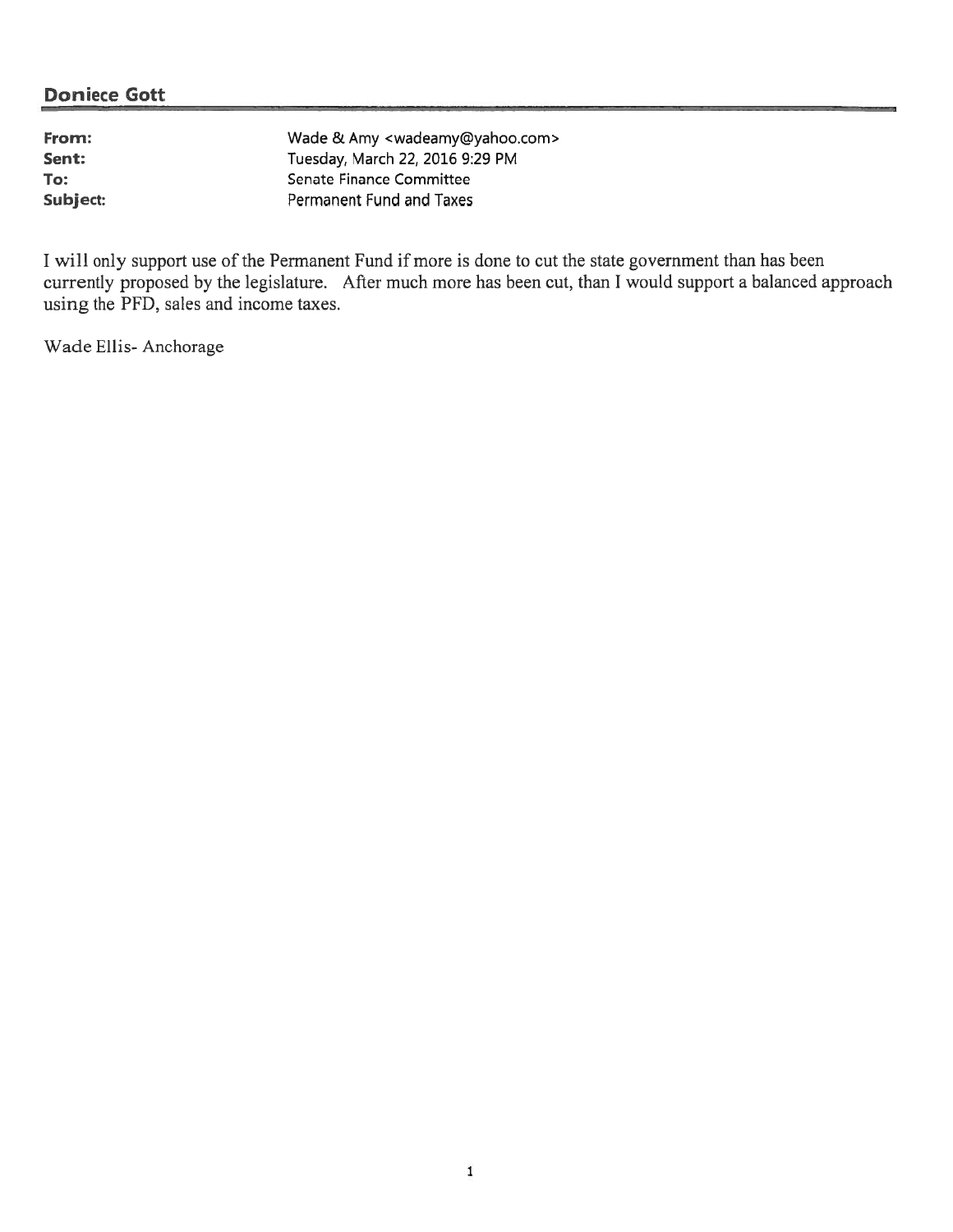From: MaryBeth Printz <printz.mb@gmail.com> Sent: Tuesday, March 22, 2016 8:42 PM To: Senate Finance Committee Subject: Budget suggestions

Dear Senate Finance Committee:

Please consider the following budget suggestions and act upon them for the good of the citizens of Alaska.

1. Size of Goverrunent. It is too large and controls too many aspects of our lives. I would ask that you explore every means possible to reduce the size of governmen<sup>t</sup> before considering the usage of the PFD. Please investigate if one person can do the job of two in every department. Reduce the number of departments to what is absolutely necessary to run the state, Pare down the number of employees to the bare minimum and increase efficiency by offering incentives. The elimination of aides, travel expenses, reimbursement for dining out, etc., need to he considered as well. Moving the capital to Anchorage would also save <sup>a</sup> lot of money because Alaska is the only state with 'two' capitals, which is pointless and costly.

2. Spending. Fund what supports the good of the population not what is politically motivated. If the project does not benefit the entire population in an area, then it should be *permanently* discarded. There are too many projects like bridges and roads to nowhere that do not make any fiscal sense. When economic evaluations show that a project (i.e., Knik River Bridge) will never pay for itself and the burden for its support falls on taxpayers, eliminate it forever.

•3. Sales/Income Taxes.

<sup>o</sup> If <sup>a</sup> sales or income tax is going to be instituted, do not give people PI)F money and then take it back as <sup>a</sup> tax because it makes no fiscal sense. It is the same principle as Daylight Savings Time. And taxes only go up.

<sup>o</sup> Ifthere is an income tax, it should be <sup>a</sup> flat tax, say 10% of <sup>a</sup> person's income, including investment income and out-of-state residents. That way, it would be fair for low-income individuals. It would be simple and would not require <sup>a</sup> multitude of state employees to oversee.

o Capping the Dividend. Only after significant housecleaning is done, should using the PDF be considered. This is <sup>a</sup> last resort when budgets in all other areas have been stripped to the hone, it should be at the lowest proposed rate.

4. Medical care.

Support our elderly. Most seniors live on limited incomes and need assistance with all forms of medical care. Let's take care of our old folks, our family members, and not discard them!

- <sup>o</sup> Copy Canada's health care system. It works.
	- 5. Education. Funding for education needs to be closely examined.
	- <sup>o</sup> Close UAF. The three funded programs there can be moved to UAA, Anchorage.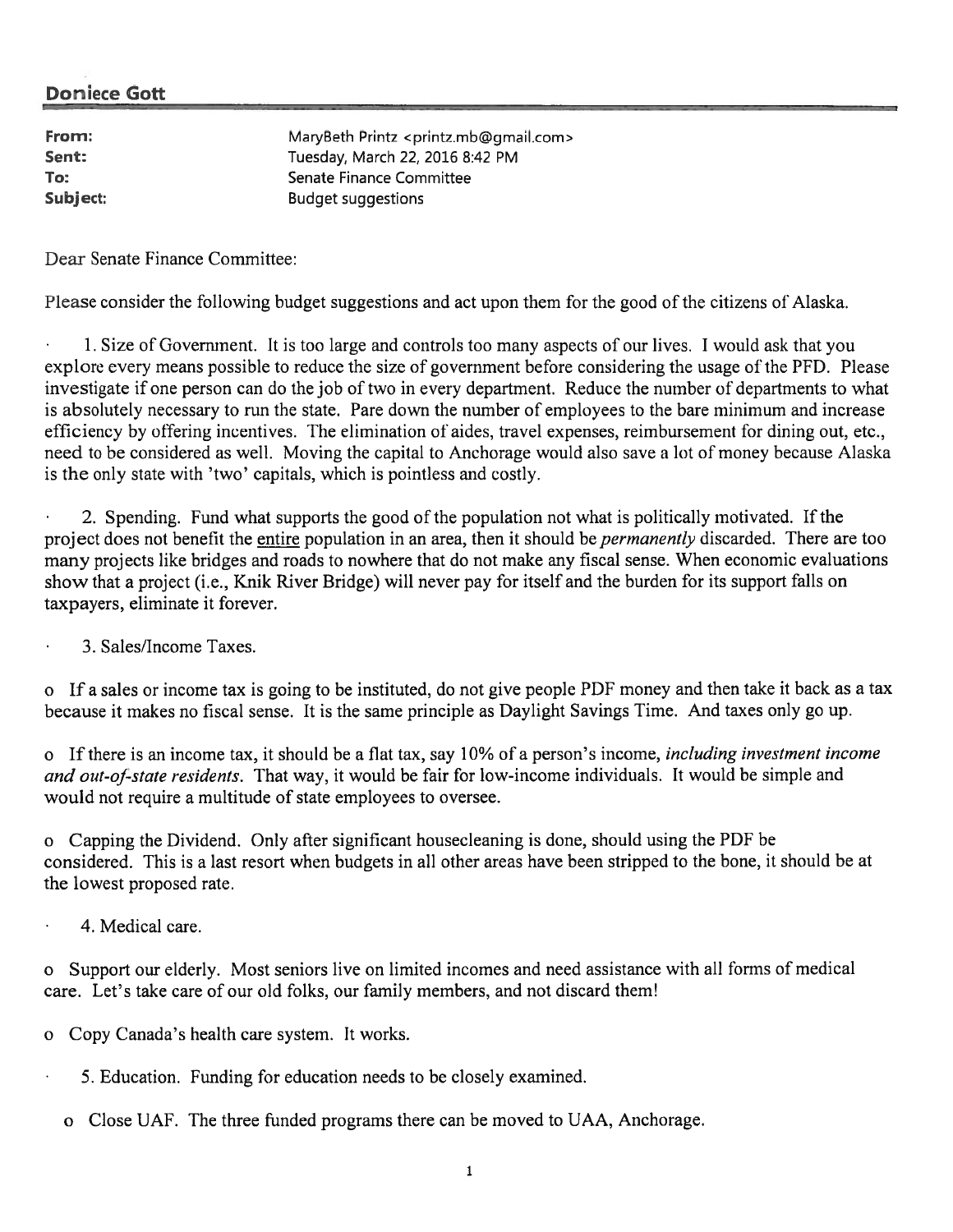<sup>o</sup> Technology in schools is antiquated and needs to be updated to keep pace with the rest of the world.

<sup>o</sup> Now that No Child Left Behind is no longer <sup>a</sup> federal mandate, ge<sup>t</sup> rid ofthe plethora of tests. There is too much money (millions of dollars) spen<sup>t</sup> on (over) testing our children. The number of days in <sup>a</sup> school year spen<sup>t</sup> testing is 30 days or more (in the ASD), which is <sup>a</sup> significant loss of educational time. Testing is not learning. Years ago, students had one test <sup>a</sup> year, the Iowa achievement test. Teachers did not have to spend. days of educational time in a lab prepping students for a pre-test or a post-test and missing more educational days for the actual test.

<sup>o</sup> Feturn to one achievement test <sup>a</sup> year in the spring as <sup>a</sup> measurement of annual progress. That test would take no more than one day of educational time. There would be no prep because teachers instruct what is in the curriculum and that is what would be tested.

<sup>o</sup> Funds could be spen<sup>t</sup> to better prepare future teachers in our state universities,

<sup>o</sup> Teacher assessment. Using the AMP/MAP/STAMP, etc. test scores to assess teachers is an unfair practice because students who didn't care spen<sup>t</sup> minutes on <sup>a</sup> test that took others several days or more for serious students to complete. The scores from the apathetic students impact the teacher's evaluation. Principals should assess teachers, not standardized test scores.

<sup>o</sup> Educational Choices. There are enoug<sup>h</sup> educational choices available to students. Several schools are losing population and those neighborhood schools might close. If there are too many options, how will any school be strong to suppor<sup>t</sup> itself or <sup>a</sup> neighborhood? <sup>I</sup> do not suppor<sup>t</sup> vouchers because they will undermine our current educational system.

<sup>o</sup> Too much money is spen<sup>t</sup> on over-staffed administrations. Only <sup>a</sup> small amount of the funds for education actually go to teachers who work with children everyday. Funds should be directed to benefit those teachers and their students.

<sup>o</sup> Listen to teachers. We do our job every day and know what is needed and what is not necessary better than anyone else.

6. Early Teacher Retirement. Please pass the early retirement initiative. <sup>1</sup> am <sup>a</sup> veteran teacher (this is my 16<sup>th</sup> year) and highly educated. I would certainly take advantage of early retirement. This would save the state money because there are many teachers with <sup>a</sup> lot of education and experience who are near retirement eligibility. Younger, less experienced teachers are more economical! We would be buying the years.

7. Daylight Savings Time. Please ge<sup>t</sup> rid of this archaic ritual. [t does nothing for the population but creates sleepy people in the spring. It is pointless, especially in Alaska.

8. Alaska LNG project. The state should go-it-alone and not rely upon oil companies who can leave the state at any time. However it needs to he manage<sup>d</sup> by someone knowledgeable in business who will run it properly.

Thank you for your time and consideration of my suggestions.

Sincerely,

MaryBeth Printz

Anchorage, AK 99517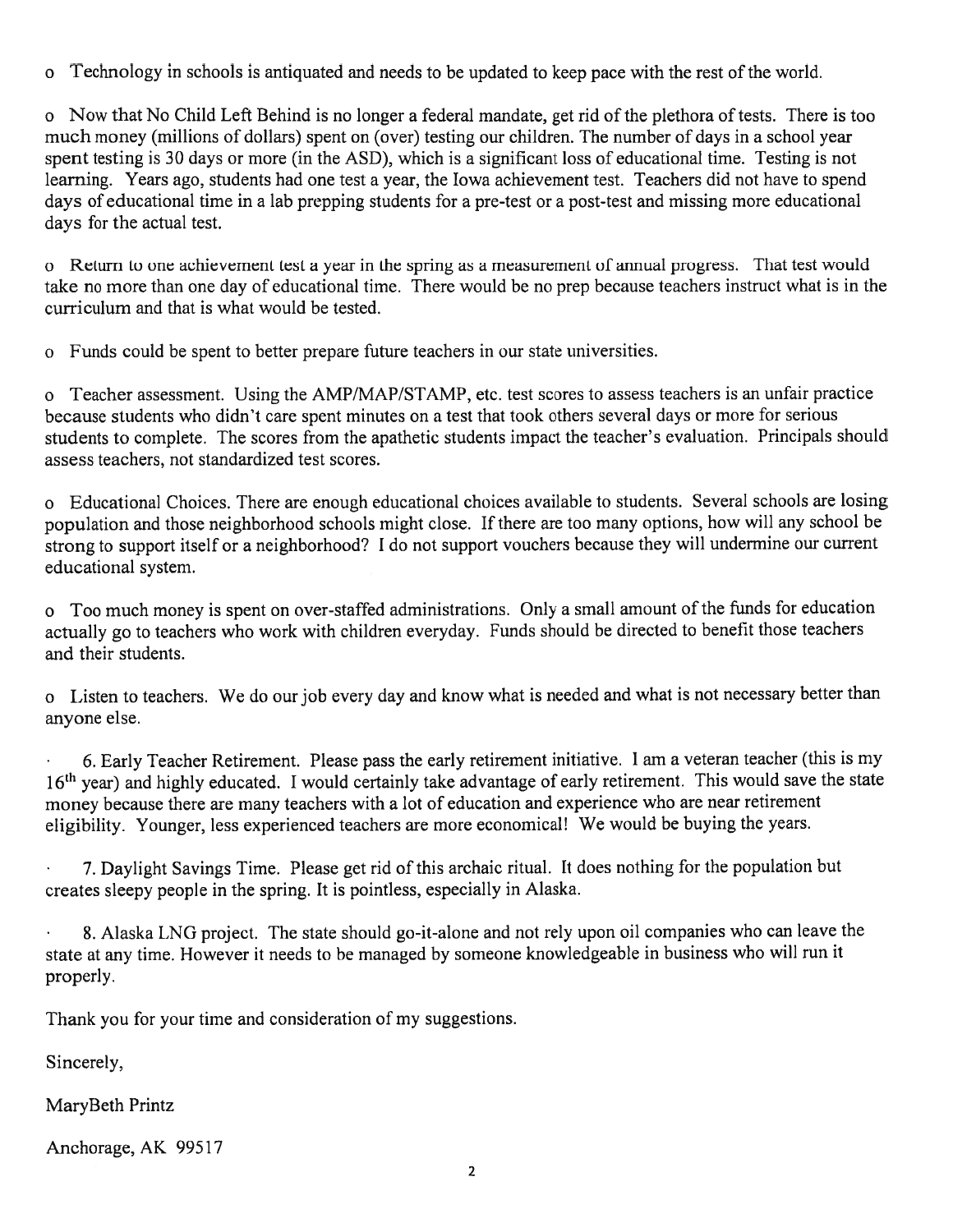From: Kathy Matta <itmattas@icloud.com> Sent: Tuesday, March 22, 2016 5:57 PM To: Senate Finance Committee Subject: Permanent Fund

Dear Sirs,

As <sup>a</sup> resident of Soldotna I do not want to see the permanen<sup>t</sup> Fund used for any other purpose such as paying off debts because of wasteful spending. Its not the peoples fault that this debt has come about. Its the governments fault for all the grants and whatever else.We the people are not responsible for this mess and we the people should not have to continue to pick up what these politicians have done to the State of Alaska.

Kathy Matta 32940 Robert Ave Soldotna AK 99669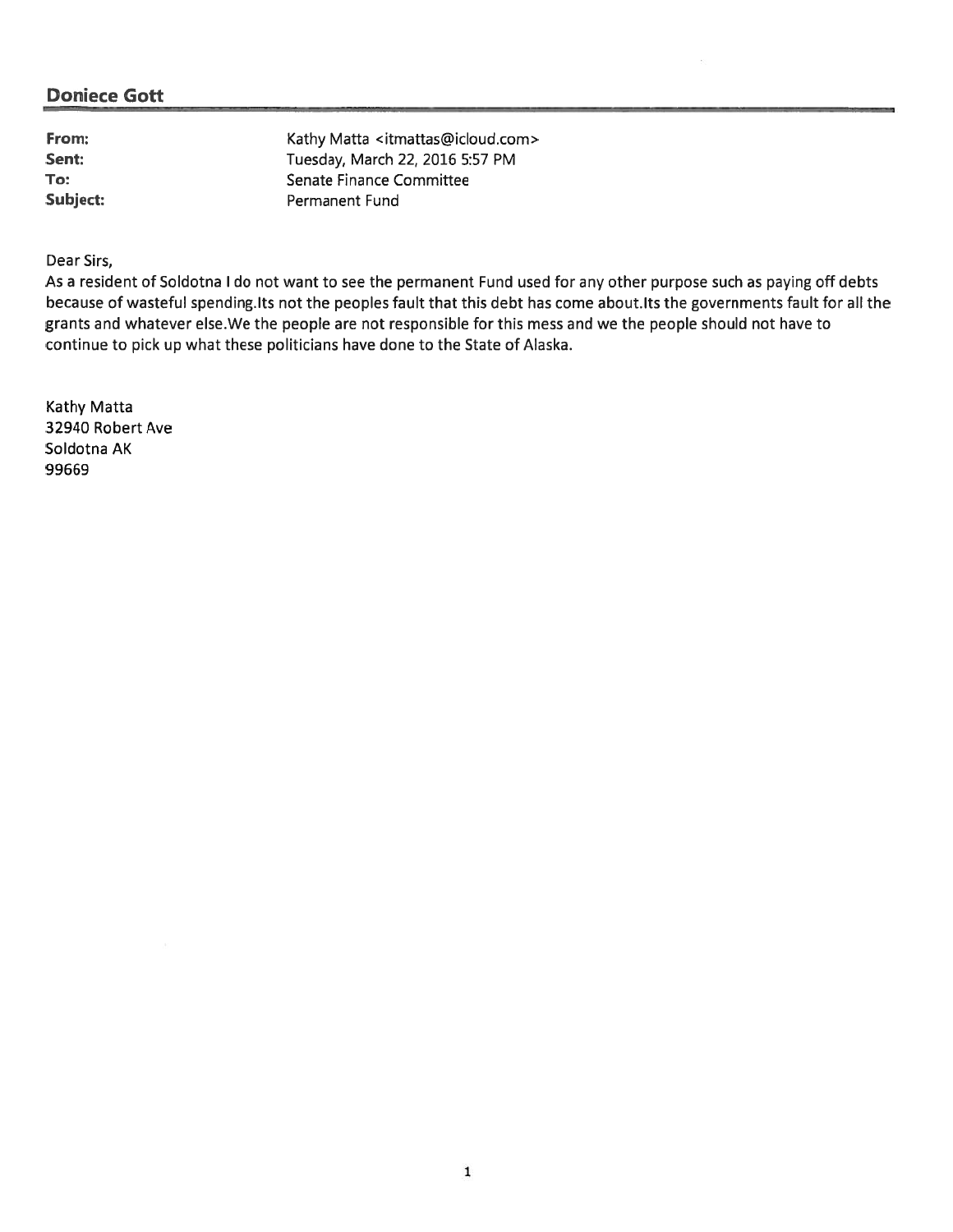From: Diamond, Kenneth A. <Kenneth.A.Diamond@tsocorp.com> Sent: Wednesday, March 23, 2016 4:18 PM To: Senate Finance Committee Subject: Permanent fund

<sup>I</sup> am AGINST doing anything with the Permanent fimd as it was set up for the Alaska residence who no longer have mineral rights to the land that they own. if you want to do something with it then make it <sup>a</sup> onetime payou<sup>t</sup> of 75% of the dividend to the Alaska residents and the state gets the remaining 25% to fill more offices in Juneau. if was in charge <sup>I</sup> would ge<sup>t</sup> <sup>a</sup> <sup>p</sup>hone book from <sup>1965</sup> and go to the governmen<sup>t</sup> pages and only keep the government offices that are in that book. Then the state would not have a cash flow problem!

Just saying Ken Diamond 5th generation Alaskan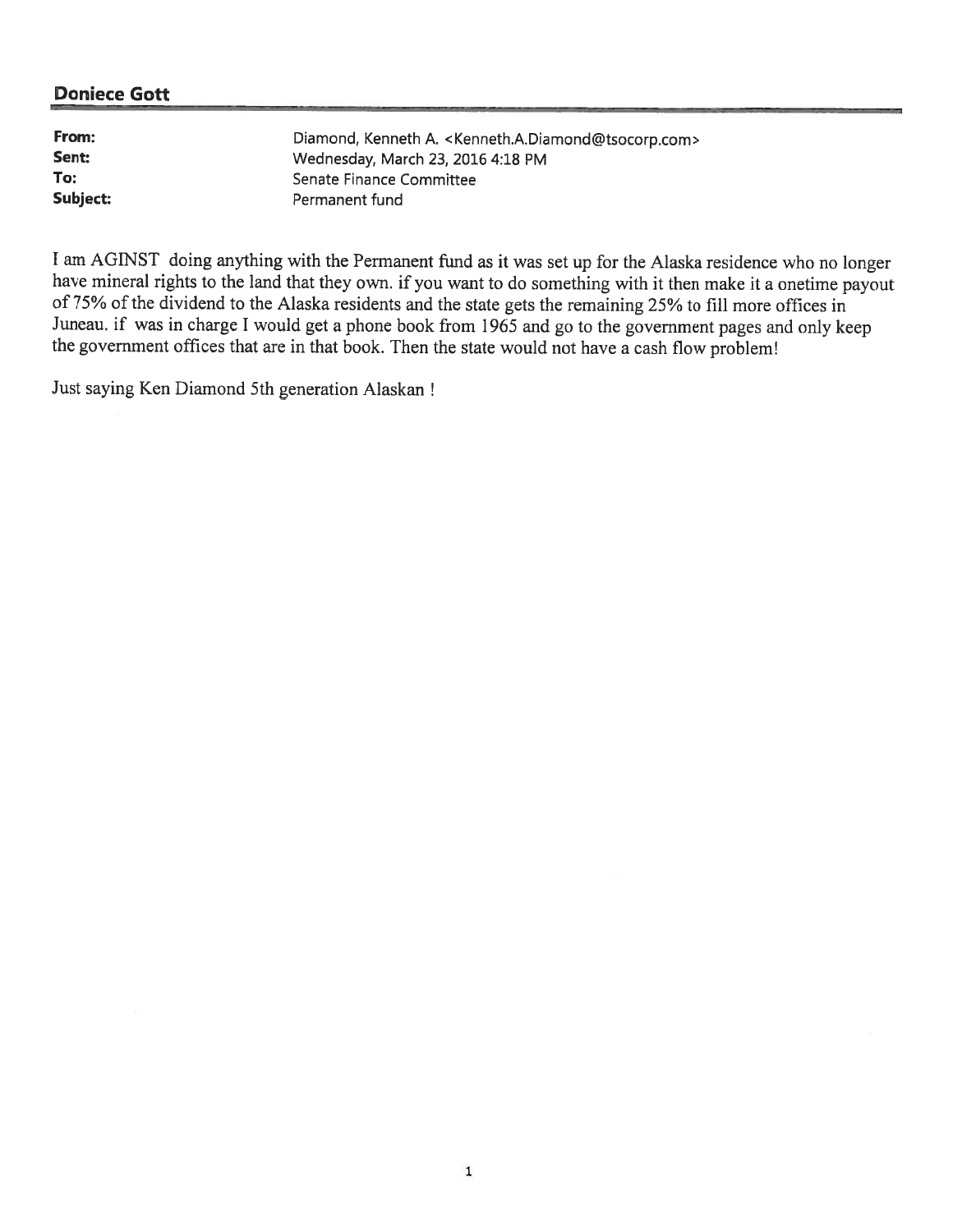From: Sen. Anna MacKinnon Sent: Tuesday, March 22, 2016 1:07 PM To: Senate Finance Committee Subject: Subject: FW: Permanent Fund restructure testimony....

Kristen Pratt Legislative Aide ()Ilice of Senator Anna MacKinnon. Alaska State Legislature Alaska State-Capitol | Room 516 (907) 691—891

From: Clinton <sup>R</sup> Hodges II [mailto:crh9lls@hotmail.comj Sent: Tuesday, March 22, 2016 12:18 PM To: Sen. Pete Kelly <Sen.Pete.Kelly@akleg.gov>; Sen. Anna MacKinnon <Sen.Anna.MacKinnon@akleg.gov> Subject: Permanent Fund restructure testimony....

Dear Members of the Alaska Senate Finance Committee,

Please accep<sup>t</sup> my testimony on the Governor's and McGuire's Plans to restructure the Permanent Fund,

<sup>I</sup> don't suppor<sup>t</sup> either <sup>p</sup>lan because the existing proposed cuts are insufficient and our deficit situation is getting worse by the day. We're not going to be able to tax and spend our way out of this mess.

With the governor's recent announcement, which everyone already knew anyway, that our deficit will grow by <sup>300</sup> million dollars due to overly optimistic oil pricing the need to cut governmen<sup>t</sup> spending and the size of it's workforce is more urgen<sup>t</sup> now than ever.

Cut enough already? Sen. Kelly is correct that the cuts thus far have raised nary a peep. Sure, Wohlforth. comments on a 36 year old PhD, his wife and child having lived and worked in Alaska for nearly three years is somehow guaranteed a life time of wages, benefits and a pension? So the PhD is packing their bags and moving to Iowa for another heavily subsidized gig; no, not oil but agriculture subsidies will fund this one. The point is, the senator makes <sup>a</sup> good point in that 10" of snow fell yesterday and no one is complaining about the idle plows. We can cut more!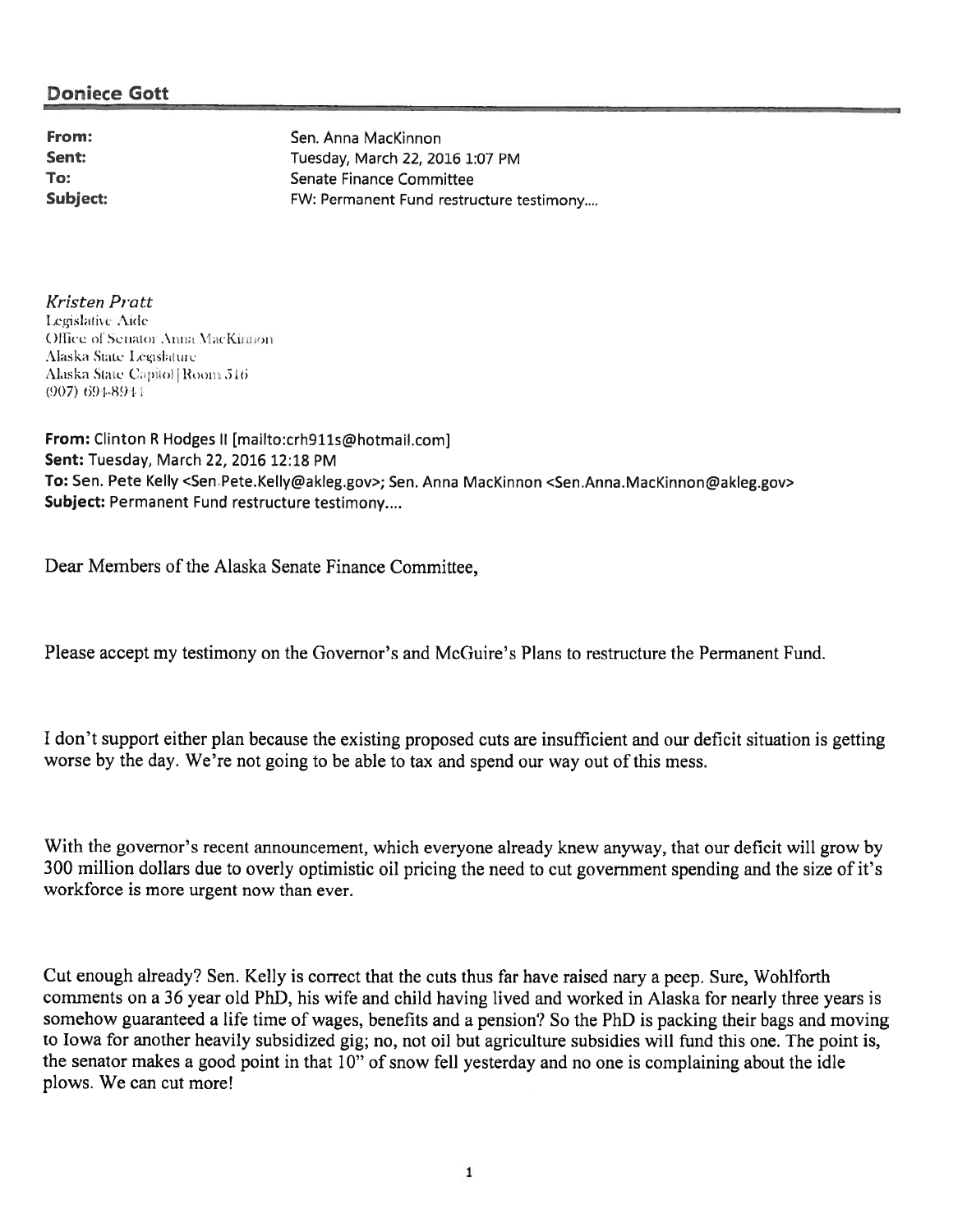We can cut 150 million from the education budget and 150 million from DHSS to address the 300 million shortfall from oil price declines. <sup>I</sup> want to see our legislators return to the problem of governmen<sup>t</sup> spending and the size of its workforce before considering revenue and considering the Governor's Plan or McGuire's Plan to restructure the Permanent Fund.

I do remain, however, committed to Clem Tillion's Plan which is to cut government spending to affordable levels and an incone tax which captures some of the Dividend and is less harmful to the elderly, students and young Alaskans. Thank you.

Respectfully submitted,

Clinton and Geri Hodges II

6930 East  $11<sup>th</sup>$  Ave

Anchorage, Ak 99504

907 240-3535

 $\overline{\phantom{a}}$ 

Sent from Mail for Windows 10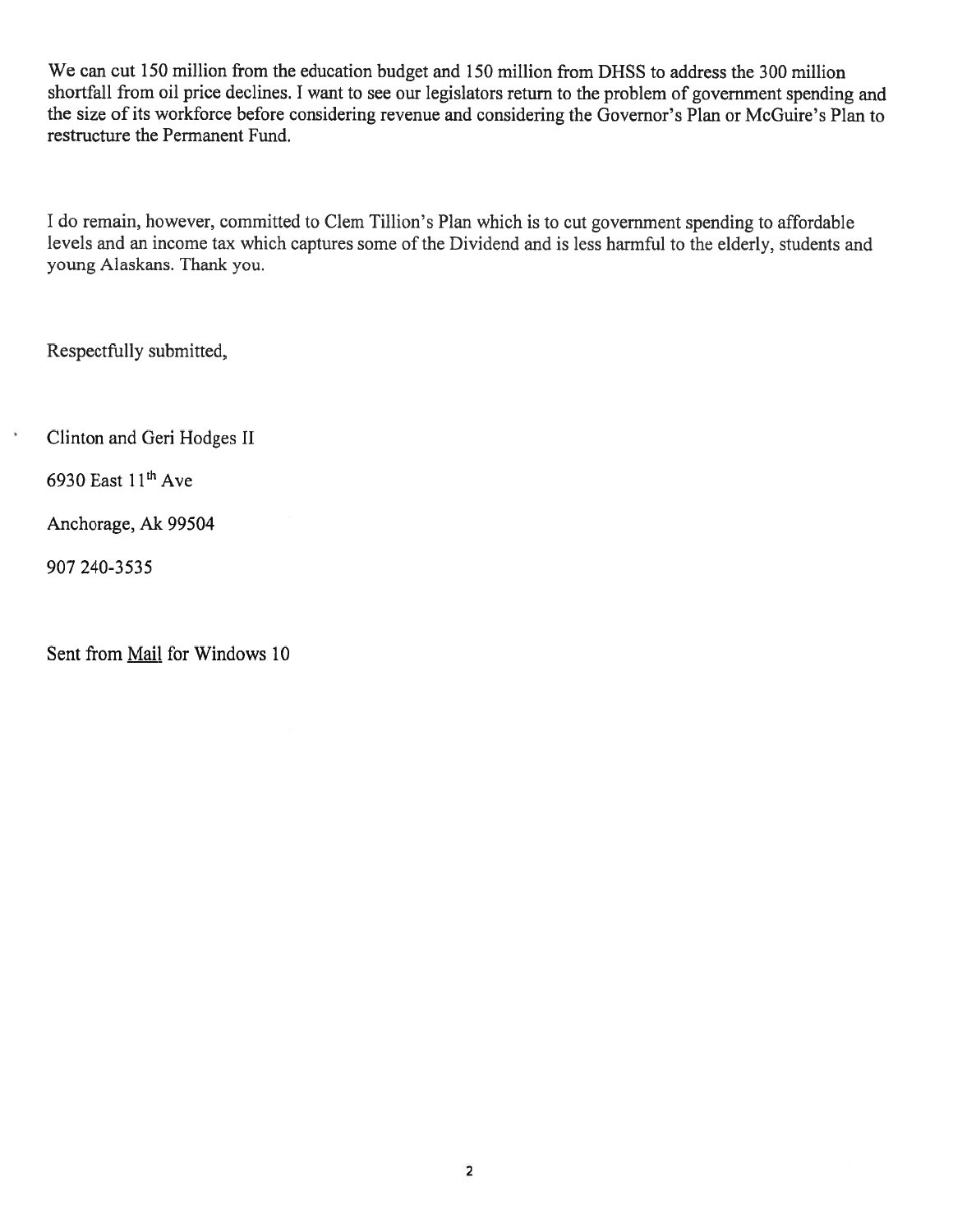| From:    | Beau Obrigewitch <obie_1k@yahoo.com></obie_1k@yahoo.com> |
|----------|----------------------------------------------------------|
| Sent:    | Tuesday, March 22, 2016 3:44 PM                          |
| To:      | Senate Finance Committee                                 |
| Subject: | Testimony in Opposition to SB 128                        |

Alaska Senate Finance Committee:

Please accept the following as my testimony in support of modest taxation, as part of a balanced approach that must first dramatically reduce State spending in line with the United For Liberty budget proposal.

As an Alaskan by choice, <sup>I</sup> am not oppose<sup>d</sup> to some axation. <sup>i</sup> believe more than <sup>a</sup> generation of Alaskans have been enjoying (and <sup>I</sup> want to be careful not to call it <sup>a</sup> free ride) an exceptional opportunity to live in <sup>a</sup> state where budgets are buoyed, if not outright funded, by sources of revenue not from individual Alaskans. The important distinction, of course, is that individuals, unless they are business owners, do not pay to fund the State. <sup>I</sup> believe the last 30+ years of Alaskans watching the Legislature paying bills with what <sup>I</sup> euphemistically refer to as Monopoly Money has disengaged the vast majority of Alaskans from the Legislative process. <sup>I</sup> think <sup>a</sup> direct tax on individuals is the only way we can begin to see some change in not only the overall breadth of governmen<sup>t</sup> and the rate of governmental growth, but also the wild spending on projects with little chance of success (even if they are built).

<sup>I</sup> like to use the term Monopoly Money because it accurately describes both the means of attainment and the method of appropriation. In the <sup>11</sup> years <sup>I</sup> have been in the State, I've witnessed the State budget essentially double. This was due primarily from the windfall income generated during <sup>a</sup> time of exceptionally high oil prices, compounded by an exceptionally aggressive tax system intentionally designed to punitively punish the oil industry for pas<sup>t</sup> transgressions. When <sup>I</sup> think about <sup>p</sup>laying the game Monopoly, <sup>I</sup> think about unimaginable amounts of money being earned or borrowed, stolen and spent... money with no tangible value or benefit, no tangible penalties for failure, no tangible benefits to success from taking risks. The State has been spending unimaginable amounts of Monopoly Money for 30+ years, with essentially no oversight from the citizens because there have been no tangible penalties for failure, and little tangible benefit for success. The money just never stopped coming in. Until now. Now every square on the board is Park Place, and every square has <sup>a</sup> Hotel on it. The collective "we" can no longer afford to pay the rent, no matter which square we land on. Every square demands their rent, no square is willing to accep<sup>t</sup> less rent.

An important par<sup>t</sup> of the exceptional opportunity we Alaskans have had for the pas<sup>t</sup> 30+ years is the opportunity to be paid directly (to every man, woman, and child) <sup>a</sup> portion of the resources we hold in collective, the Permanent Fund Dividend. As it is <sup>a</sup> paymen<sup>t</sup> for our property, it cannot, under any circumstances, be negotiated away. It must live on as it has. <sup>I</sup> encourage you to resist the clarion call that the Dividend is <sup>a</sup> "Socialist" paymen<sup>t</sup> to the people. It is not, and that term is <sup>a</sup> scare tactic used by those that would like to confiscate it in par<sup>t</sup> or in full. It is paymen<sup>t</sup> due for property held, nothing more and nothing less. Any attempt to take all or <sup>a</sup> portion of the Dividend is as much of an assault on an individual's property as someone breaking into one's home and stealing at will that which the homeowner has acquired through his or her own efforts. Simply stated, the Dividend cannot, under any circumstances, be used to fill the budget gap the State is facing, now or in the future.

That brings us back to our Monopoly Board, with rents no one can afford. The only path forward is two-fold: First, we must reduce the rent (lower the cost/size/scope/growth of State Government); Second, we must generate the monies required to pay the rent (impose modest taxes on Alaskans).

Many taxes have been discussed, but the taxes must be fairly and equitably dispersed across all Alaskans. We can no longer afford to live in <sup>a</sup> State of exceptional opportunity where as an individual we pay no par<sup>t</sup> of the cost of government. We all must pay, at least some.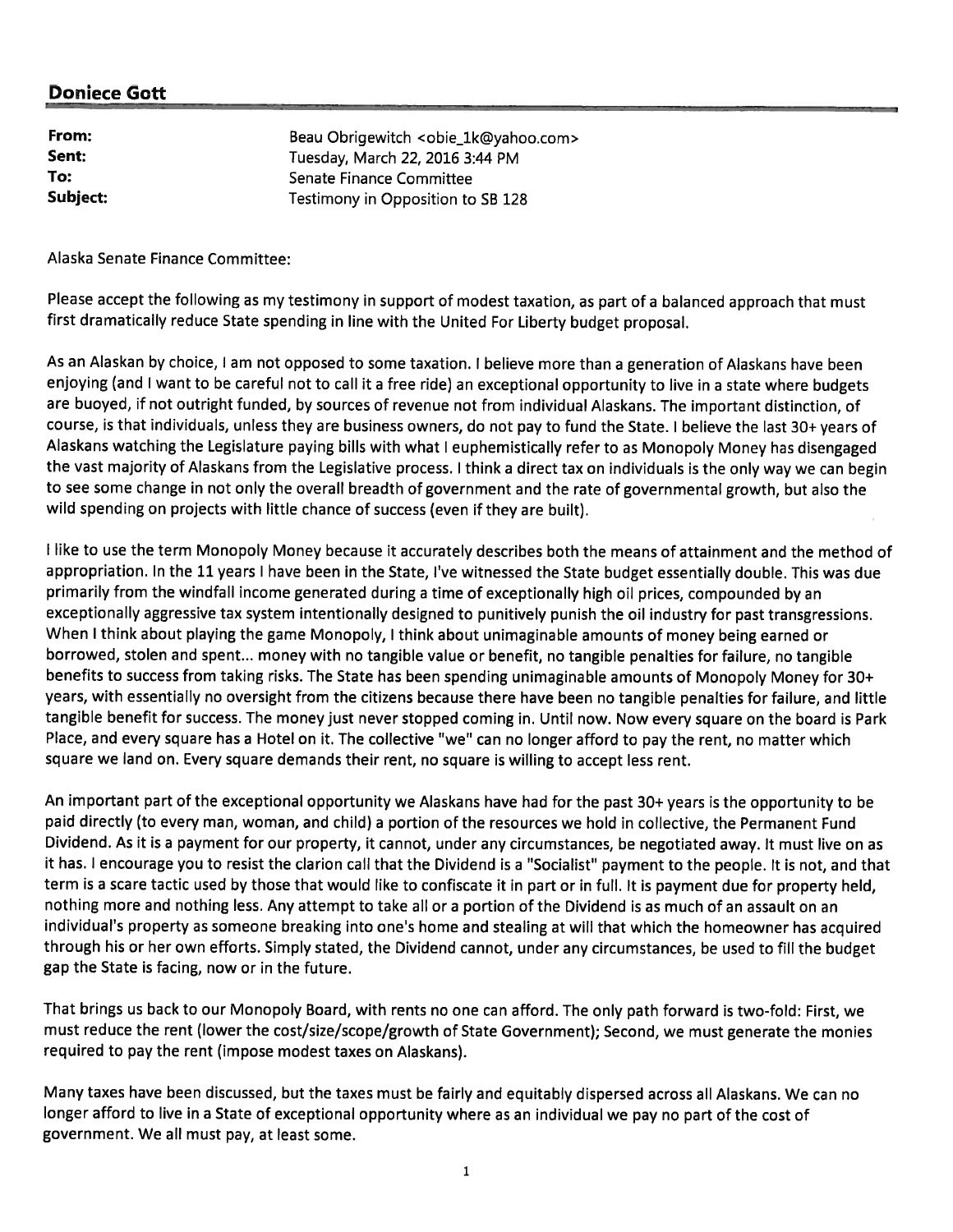<sup>I</sup> am not <sup>a</sup> budget hawk. <sup>I</sup> do not understand the minutia of budget negotiations. <sup>I</sup> do no understand the fine print of enormous budgets spread across multiple departments and committees. Therefore, I do not understand where the cuts must be made. That said, I honestly believe an across-the-board cut of upwards of 20% is required to move us towards a balanced budget. I don't believe the horse-trading between special interest this and special interest that will allow any meaningful budget reductions. But, that's why you have stepped up and made the decision to lead this State into the future, and that's why you are being called on to make the tough decisions necessary.

I will close with a thank you for taking the time to take my input. I appreciate and understand you do not have an easy job to do. But I also close with my reiteration that the Permanent Fund Dividend cannot, under any circumstances, be used in part or in full, to help close the budget gap the State of Alaska is currently facing.

<sup>&</sup>gt; Kind Regards,

- $\,>$
- <sup>&</sup>gt; Beau Obrigewitch
- <sup>&</sup>gt; Indian, AK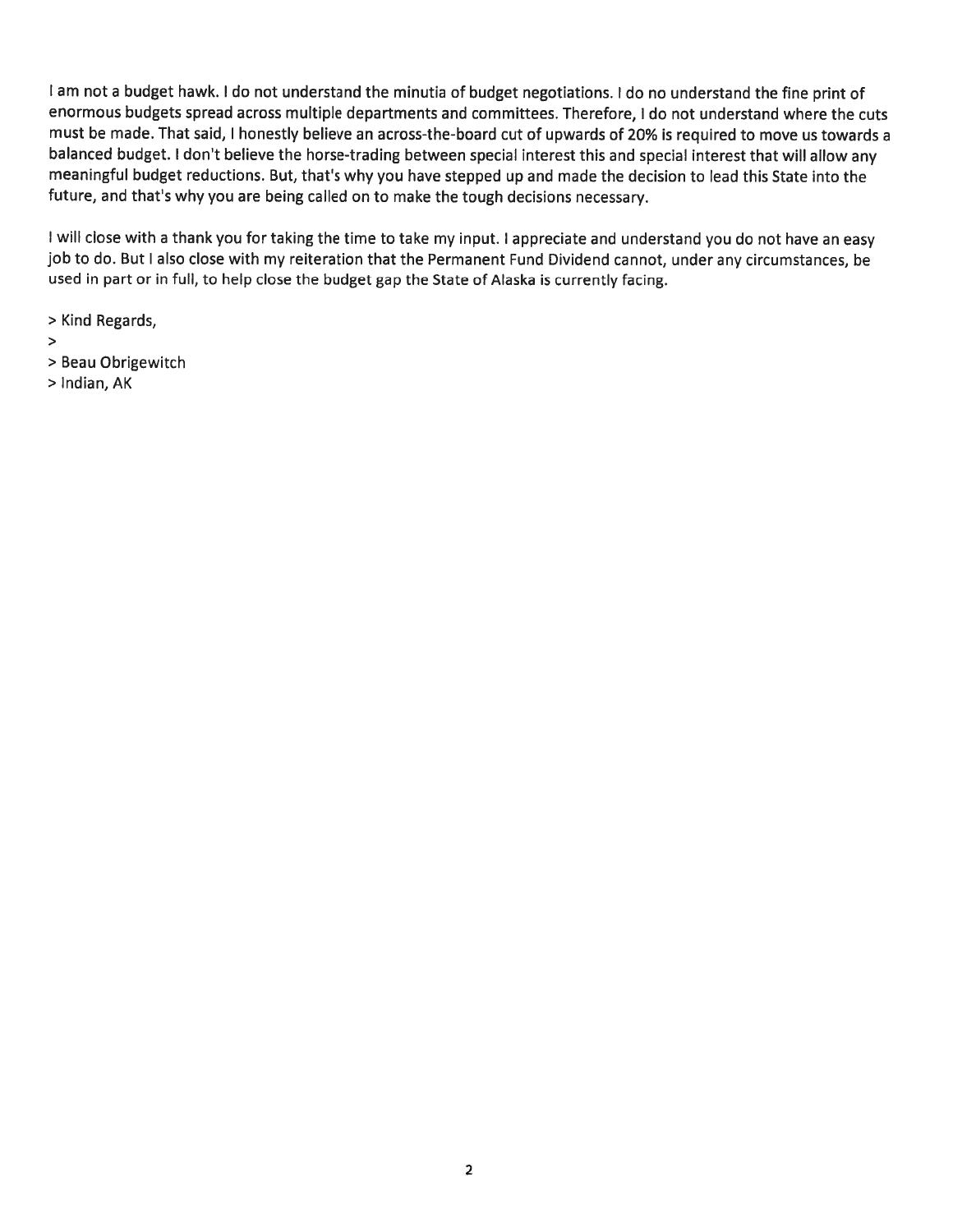| From:    | Ken Petty <kenpetty@gci.net></kenpetty@gci.net> |
|----------|-------------------------------------------------|
| Sent:    | Wednesday, March 23, 2016 1:11 PM               |
| To:      | Senate Finance Committee                        |
| Subject: | <b>Budget</b>                                   |

Do not touch the PF, it's earnings, the PFD, and do not institute any new forms of taxation until the following stipulations have been met;

1) The Anchorage legislature has moved out of and relinquished all claim, financial or otherwise, to the current LIC;

2) SB21 has either been repealed or modified to the extent that it benefits Alaska and Alaskans to the level that it currently benefits the oil companies, and the opportunity has been afforded for the public to vote on any revised or new legislation regarding oil company tax credits and <sup>g</sup>iveaways;

3) The legislative majority has dropped it's frivolous, unnecessary and costly lawsuit against our Governor's expansion of Medicaid;

4) Permanent changes regarding per diem, eliminating the bloated application of federal per diem amounts that legislative members routinely collect, and also to include permanen<sup>t</sup> rule changes eliminating the right to collect per diem of any amount for lodging when legislators are able to stay in their own home;

Thankyou.

Ken Petty kenpetty@gci.net 216 S Sarah Circle Palmer, AK. 99645 (907) 354-7758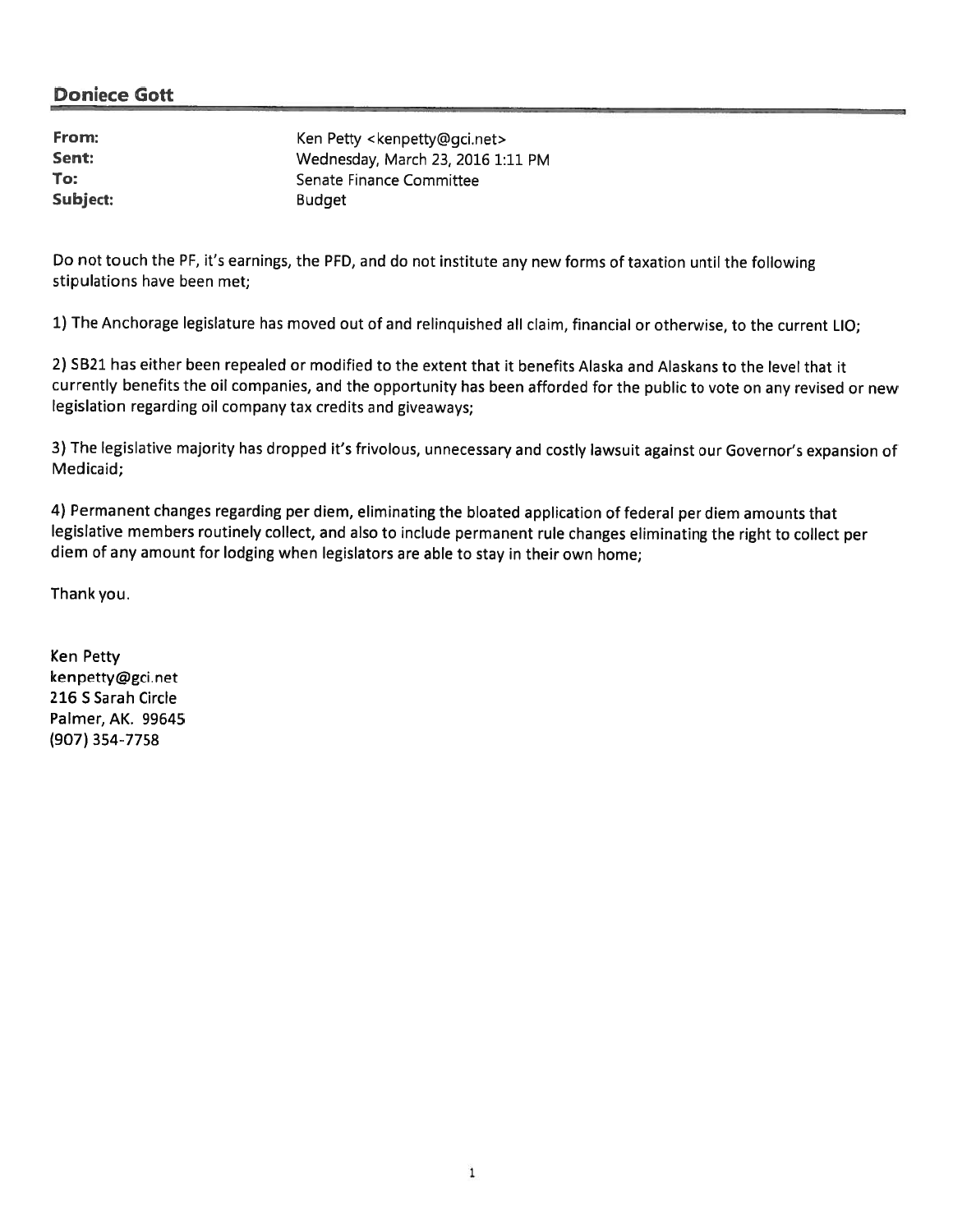From: Sen. Anna MacKinnon Sent: Wednesday, March 23, 2016 12:40 PM To: Senate Finance Committee Subject: FW: Permanent Fund testimony

Kristen Pratt Legislative Aide Office of Senator Anna MacKinnon Alaska State Legislature Alaska State Capitol | Room 516 (907) 694-8944

-----Original Message-----From: Lynette Clark [mailto:dclark@acsalaska.net] Sent: Wednesday, March 23, 2016 12:31 PM To: Sen. Anna MacKinnon <Sen.Anna.MacKinnon@akleg.gov> Subject: Permanent Fund testimony

Senate Finance Committee..et al.

<sup>I</sup> recently called your offices regarding public testimony to the Senate Finance Committee on the use of the Permanent Fund monies to pay to decrease the current debt of our State.

<sup>I</sup> would like for this email to be included in your deliberations.

Remembering how much debate occurred when the "Fund" and the Shareholder paymen<sup>t</sup> was established, we, the citizens of this State, came away with the understanding that this "Fund" would not be used, other then legal avenues already established, to fund the State Government. <sup>I</sup> guess this bill is in your hands to develop that legal avenue so this plunder can conveniently occur.

My recommendation for this Committee is to "table" this bill until next session. <sup>I</sup> am, like many others you have heard are, totally against it! I realize that our Legislature has an incredibly difficult job, however, I also realize it has been the entire Legislatures through at least the last three administrations that has made this debt occur. <sup>I</sup> truly believe, after forty <sup>p</sup>lus years living here, that the Legislature cannot be trusted with Permanent Fund monies and the genera<sup>l</sup> public receiving the PFD checks need that money more than to fund the debt created by those Legislatures.

<sup>I</sup> also believe that the cuts made so far are lacking, and it still seem to be the clubs of special interests, of oil companies, or like the insulting CBC club, that continue to be more important than those individuals you swore an oath to represent. Again, my advice is to "table" this bill, make more cuts where there is still meat on the bones this session. But, keep your hands off the Permanent Fund and, the PFD checks that belongs to that little guy that pu<sup>t</sup> you in office. We should not have to pay for the carte blanc spending of other administrations. Cut, cut, then cut some more.

This debt is your debt, <sup>p</sup>laced on your shoulders by those pas<sup>t</sup> Legislators. Clean up the two houses that caused this, or it will be done in November 2016...we have <sup>a</sup> long memory and where you stand today may not be on the floor of either house next election cycle.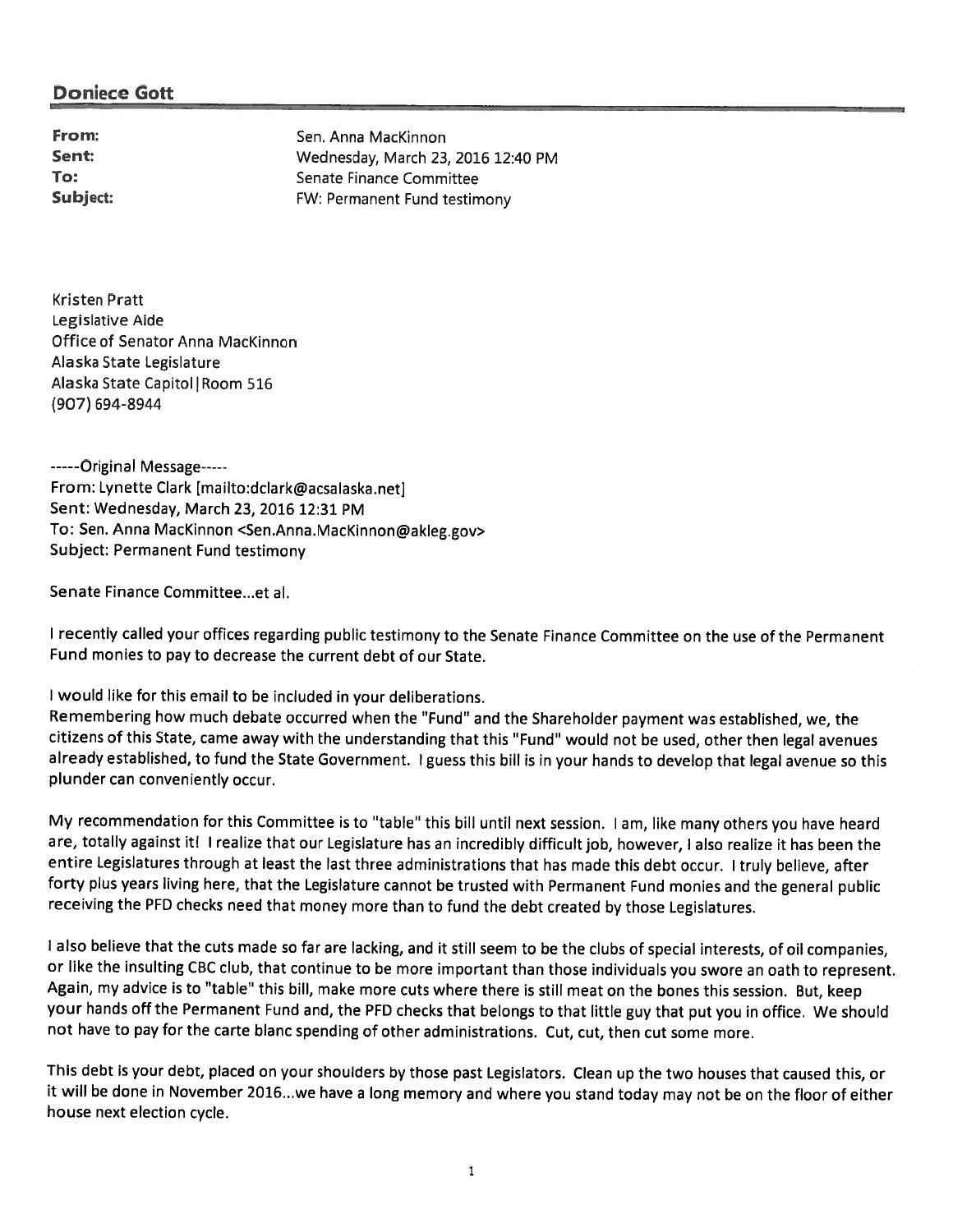Thank you,

Lynette Clark